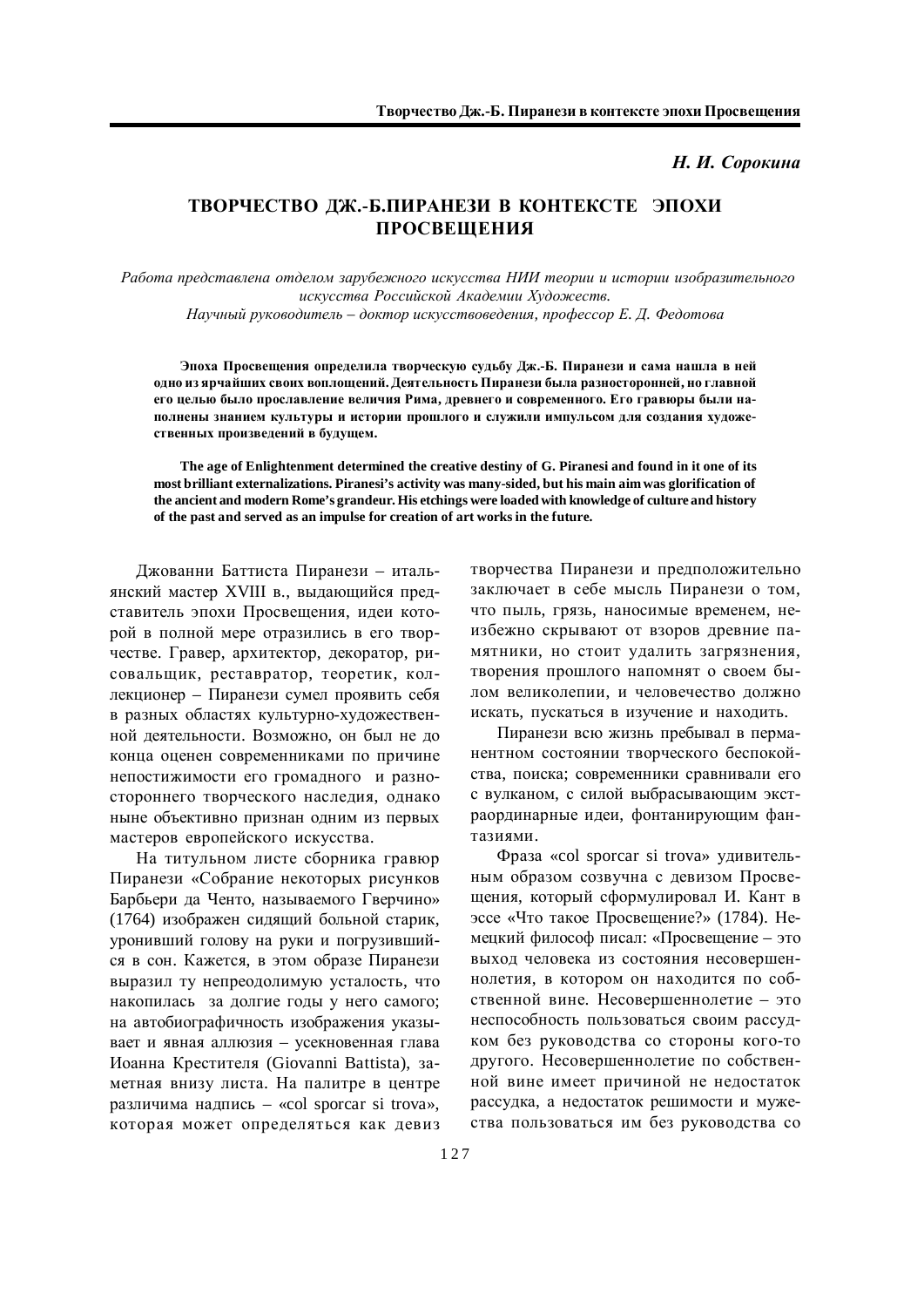стороны кого-то другого. «»Sapere aude!» – имей мужество пользоваться собственным  $VMOM! \gg 1$ 

Новая эпоха выдвигала требования к человеку вечно искать и находить, изучать старое, предлагать что-то свое, новое. Процессы, проистекавшие в научном и культурно-художественном мире Европы в целом, Италии в частности, бесспорно влияли на творческое формирование и развитие Пиранези.

Просвещение следует рассматривать в первую очередь как шаг к осознанию возможностей раскрепощения личности посредством обретения знаний. XVIII столетие – золотой век академий – положило начало официальному признанию науки. Среди крупнейших и наиболее влиятельных академий были Французская академия (1637), Лондонское королевское общество (1662), Парижская королевская академия наук (1767), бранденбургское Королевское научное общество (1700), впоследствии превратившееся в Берлинскую академию наук, Академия наук в Санкт-Петербурге (1725). Кроме научно-технических открытий в равной степени развивалась гуманитарная область. Академии, располагавшие значительным влиянием и ресурсами, могли позволить себе археологические экспедиции или долгосрочные работы по изданию нормативных словарей. В рамках деятельности академий проводились дебаты, заслушивались сообщения и доклады, организовывались конкурсы на заявленные темы, что способствовало развитию культурных связей между европейскими странами, объединению образованной элиты.

Перемещения по европейскому пространству, путешествия – характерная черта XVIII столетия. Поездки, посещение разных городов неизбежно влекли за собой обогащение знаниями, впечатлениями, расширение кругозора.

Восемнадцатое столетие называют энциклопедической эпохой. Самым прославленным сводом знаний западного мира стала «Энциклопедия» Д. Дидро (1713–1784) и Ж. Ле Рона д'Аламбера (1717–1783), опубликованная между 1751 и 1772 гг. Успех начинаний Дидро подтверждался появлением «энциклопедий» в других странах. В 1770-е гг. в Италии Оттавиано Диодати в Лукке и Джузеппе Ауберт в Ливорно начали выпускать свои версии «Энциклопедии». Появился крупнейший на континенте компендиум – «Всеобщий толковый словарь человеческих знаний» Фортунатто Бартоломео де Феличе, Немецкая энциклопелия и лр.

Тот век отличало и особое отношение к прошлому, чрезвычайный интерес к древним цивилизациям. Научное достижение эпохи Просвещения заключалось в том, что зависимость от изучения истории предшествующих столетий дала возможность упорядочить и объяснить имеющиеся данные<sup>2</sup>.

Греко-эллинистический мир, а также республиканский и императорский Рим служили для исторической культуры Просвещения и источником вдохновения, и кладезем примеров, откуда философы черпали элементы подтверждения собственных выводов. Они обращались к реалиям античности как к неиссякаемому арсеналу казуистики, который можно было использовать при интерпретации извечных проблем политики или при конструировании новых политических моделей. Особенно важен был Рим – он давал критически настроенному историку наиболее полную картину величия и падения империи, стоявшей у истоков современной Европы. Просвещение пристально изучало причины упадка и крушения самой большой политико-институциональной общности античных времен, результатом стало появление трудов Монтескье «Размышления о причинах величия и падения римлян» (1734), Э. Гиббона «История упадка и разрушения Римской империи» (1776–1787) и др.

Уникальность XVIII столетия заключалась в незамкнутости культуры. Представители эпохи Просвещения обращали свои взоры как в прошлое, так и в будущее. Было очевидно колебание между пессимизмом,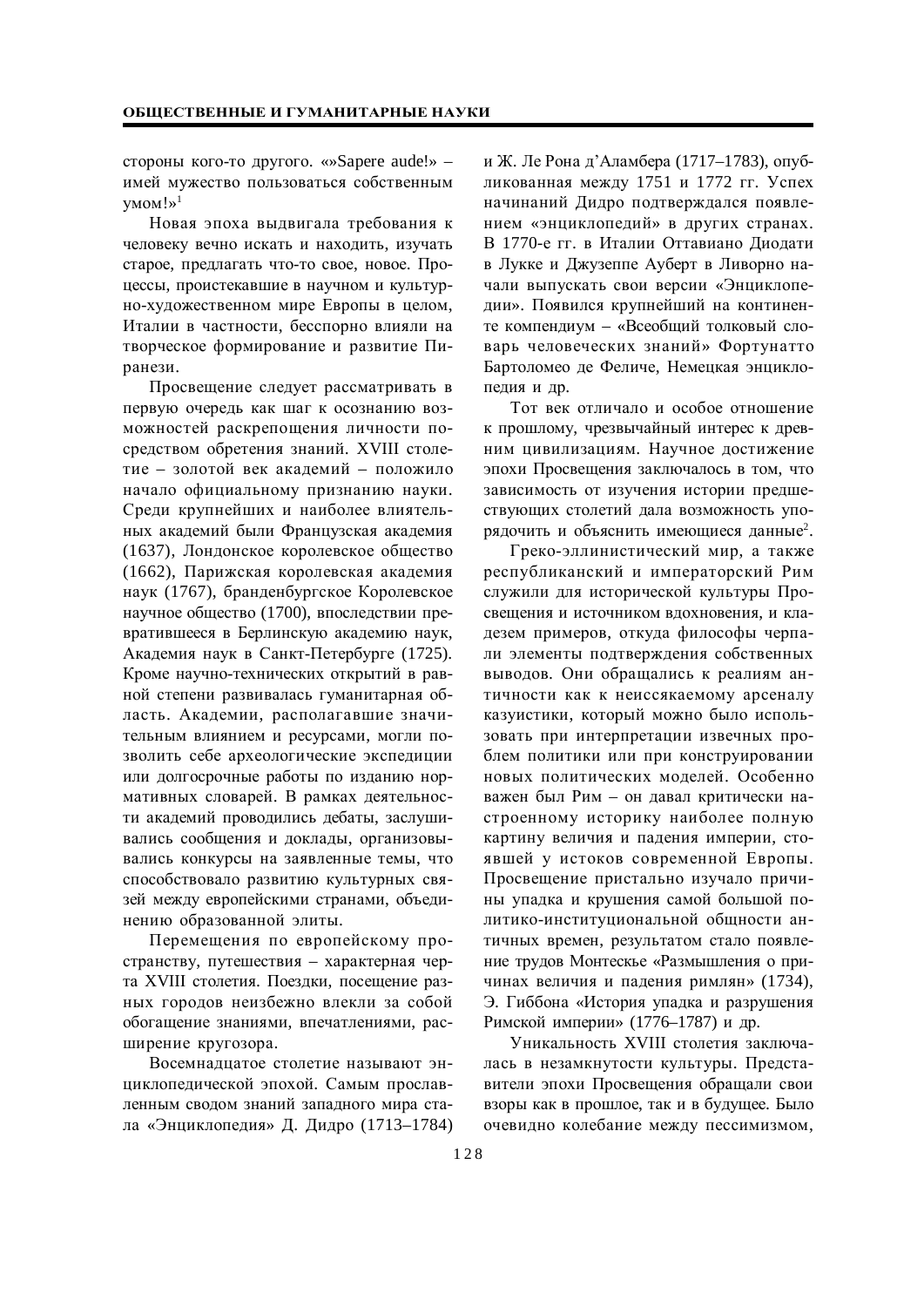порожденным осознанием безвозвратности прошлого, как «утраченного рая», и оптимизмом, питаемым отчетливым желанием вытащить на свет античные ценности, дать им новую жизнь<sup>з</sup>. Мир культуры и искусства характеризовался двойственностью: использованием традиционных унаследованных средств в изобразительном искусстве, с одной стороны, свободой и непринужденностью – с другой, т. е. сосуществованием традиционализма и новаторства<sup>4</sup>.

Важное значение приобретает образование, воспитание профессионалов, в том числе в искусстве. Этому способствует развитие сети академий художеств, а также возрастающий интерес к трактатам по теории искусства: выходят в свет труды И. И. Винкельмана «Размышления о подражании греческим творениям в живописи и скульптуре» (1756), «История искусства древних» (1764).

Немецкий философ, основатель эстетики как науки А. Г. Баумгартен в книге «Эстетика» (1750) называет произведение искусства носителем знания, эстетическое отношение к миру – «искусством размышлять в категориях красоты»<sup>5</sup>.

Глубокому переосмыслению Баумгартен подверг и понятие о художественном гении. Он наделял гения чрезвычайной восприимчивостью, силой и размахом воображения, а также интеллектуальной проницательностью. В статье «Гений» из «Энциклопедии» Дидро говорилось: «Гениальный человек... видит, чувствует и мыслит особым, свойственным ему образом»<sup>6</sup>. Следовательно, характеристики художественного гения - разум и чувства. Дидро писал о гениальном безумии (folie), которое охватывает гения на той или иной сталии творчества. Это гениальное безумие, отнюдь не будучи патологическим, является неотъемлемой частью энергии творческого импульса. Один из важнейших тезисов эстетической мысли Просвешения: искусство выигрывает от соединения ясности принципов разума и его идеалов с темными силами страстей и творческим воображением.

Характеризуя состояние культуры обшеевропейского пространства в век Просвещения, исследователи чаще всего произносят слова «космополитизм» и «патриотизм». Кроме следования общим идеям крупнейшими деятелями искусства и науки руководило осознанное стремление опираться на национальную традицию.

В Италии, как и в других европейских странах, Сеттеченто приобрело самобытный характер. В начале XVIII столетия в Италии просветительские настроения подспудно пробивали себе дорогу, выступая подчас в самых неожиданных обличьях. В Риме прелат Джованни Джустино Чампини основал первую итальянскую «Газету литераторов» (1667), а также несколько академий, занимавшихся как церковными проблемами, так и научной и литературной деятельностью. Самой знаменитой среди них была Аркадия (начало деятельности 5 октября 1690 г.). «Аркадские пастухи» (так называли себя члены Академии) провозгласили, что они призваны восстановить итальянскую поэзию - «почти совершенно разрушенную варварством последнего (т. е. XVII) века, искоренить плохой вкус и сделать так, чтобы этот вкус никогда более не возродился»<sup>7</sup>.

Видный деятель Аркадии Лодовико Антонио Муратори (1672–1750), признанный отцом итальянской истории, автор трудов «Писатели итальянских деяний» (1723–1751), «Древности средневековой Италии» (1738–1743), «Итальянские анналы» (1744 – 1749), был известен и как теоретик литературы. В его основном произведении «О совершенной итальянской поэзии» (1706) выражена мысль о том, что «ближайшая, непосредственная и основная цель поэтов – "услаждение», а сопутствующая – "приносить пользу, поучая»; те поэты, которые занимаются только прекраснословием, это "деревья со множеством веток и листьев, лишенные плодов»»<sup>8</sup>. В годы войны за испанское наследство Муратори безуспешно пытался создать общеитальянскую академию. По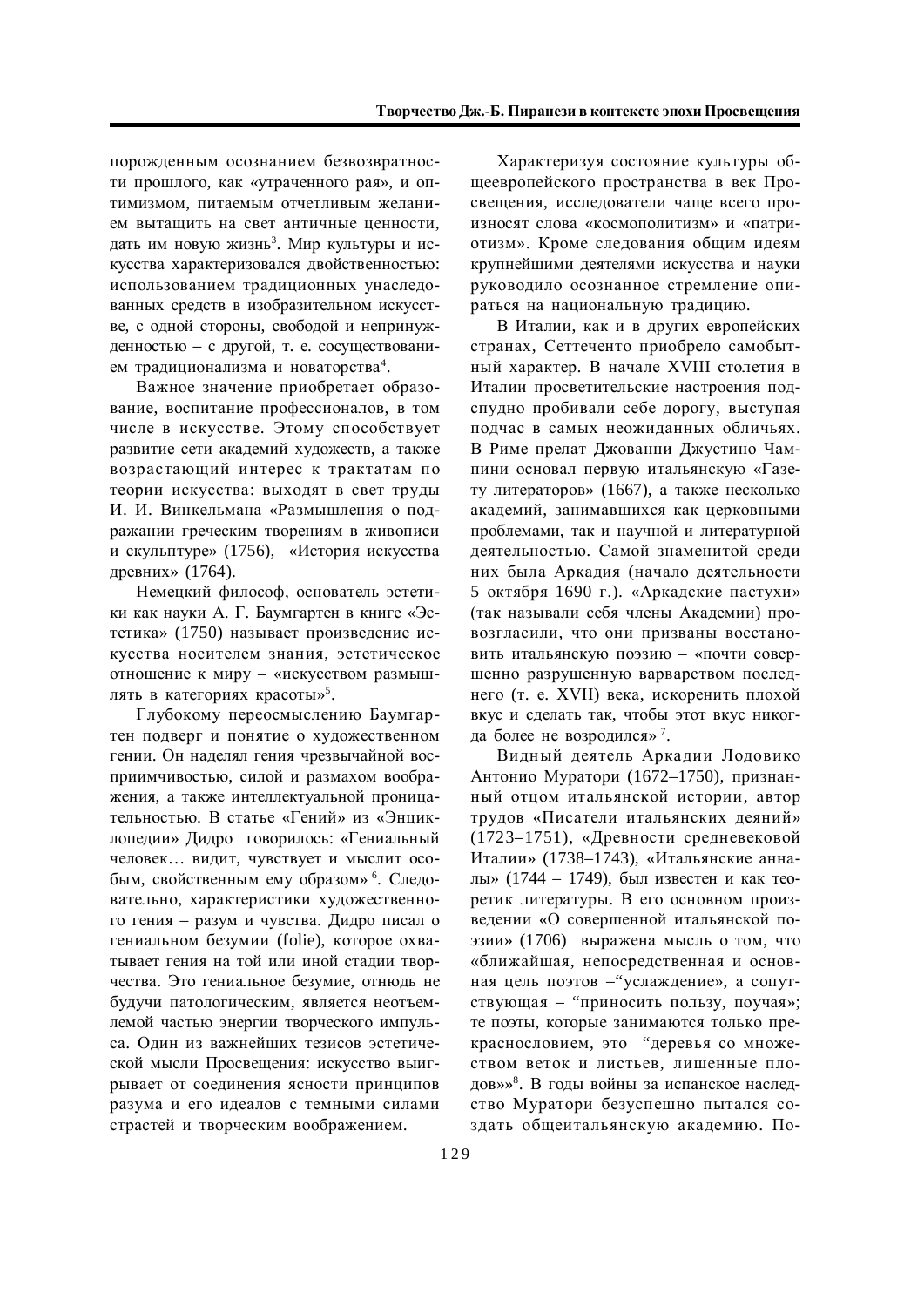зднее его патриотический порыв был подхвачен «Газетой литераторов Италии» – венецианской литературной газетой, основанной в 1710 г. и пользовавшейся в первой половине XVIII в. необычайным успехом.

Одним из крупнейших мыслителей Италии века Просвещения был Джамбаттиста Вико (1668–1744). В 1710 г. он опубликовал работу «О древней мудрости италийцев, извлеченной из первоисточника латинского языка», в которой стремился при помощи этимологического анализа раскрыть древнейшие философские воззрения этрусков и римлян. В 1725 году Вико заканчивает самое известное свое произведение -«Основание новой науки об общей природе наций». Проблемы, затронутые Вико, его стремление увидеть ясно перед собой весь мир в его прошедшем, настоящем и будущем и умозаключения итальянского философа явились предвосхищением идей Просвещения. «Новая наука» содержит учение о развитии человеческого общества в виде повторяющихся циклов: эпоха богов, эпоха героев, эпоха людей. История, по Вико, полна повторений; ему не раз случалось упоминать о том, что кроме древнего варварства есть варварство средневековое, что некоторые римские учреждения вернулись в феодальную эпоху и т. п. В заключение своей книги Вико подробно останавливается на этом возврате (ricorso) к пункту отправления. Мысль о постоянном обновлении стадий развития человечества, о движении от упадка к возрождению есть мысль о бессмертии человечества. Наконец автор особо выделяет Рим как особое культурно-историческое образование, последовательно развивавшееся и унаследовавшее всемирное госполство.

Известный итальянский исследователь культуры века Просвещения М. Фубини называл Сеттеченто веком упадка, но также веком воскрешения<sup>9</sup>. Несмотря на экономическую отсталость и политическую раздробленность, наблюдалось возрождение на почве великой итальянской культуры, богатом историческом прошлом, которое требовалось освоить, осмыслить, вынести уроки с возможностью их применения в новую эпоху.

Аббат Дж. Боттари в труде Dialoghi sopra le tre arti del disegno («Диалоги о трех видах искусства», 1754) одним из первых призвал соотечественников изучать национальное художественное наследие. Дж. Баретти в трактате «О правах и обычаях итальянской культуры» (1768–1769) писал о богатстве и самобытности итальянской культуры $^{10}$ .

На таком культурно-историческом фоне расцветал творческий гений Пиранези.

Пиранези родился и получил начальное образование в Венеции – одном из центров распространения просветительской культуры. В число наиболее просвещенных фигур в городе входил аббат Карло Лодоли  $(1690-1761)$ , теоретик архитектуры, автор лекций «Основы архитектуры», опубликованных одним из его учеников - Андреа Меммо. В молодости Лодоли путешествовал по Риму и другим частям Италии и Европы, вернувшись в родную Венецию, открыл частную школу, где преподавал математику и гуманитарные науки. Его любимыми авторами были Галилей, Бэкон, Вико. Заметной фигурой был граф Франческо Альгаротти (1712–1761) – любитель искусств, который интересовался всем: живописью, оперой, физикой, коллекционированием. Альгаротти подчеркивал извечную способность итальянской нации к возрождению: «...после варварского состояния европейского общества итальянцы открыли глаза раньше других наций. Когда другие еще спали, мы - бодрствовали»<sup>11</sup>. В юные годы Пиранези мог общаться с интеллектуалами венецианского общества. вхожими в круг Лодоли, Альгаротти и др.

Профессиональное обучение Пиранези начал под руководством дяди Маттео Луккези, человека образованного, знавшего латынь, увлекавшегося искусством этрусков (а ведь тогда об этрусской цивилизации было не так много известно). Луккези был ведущим архитектором в Magistrato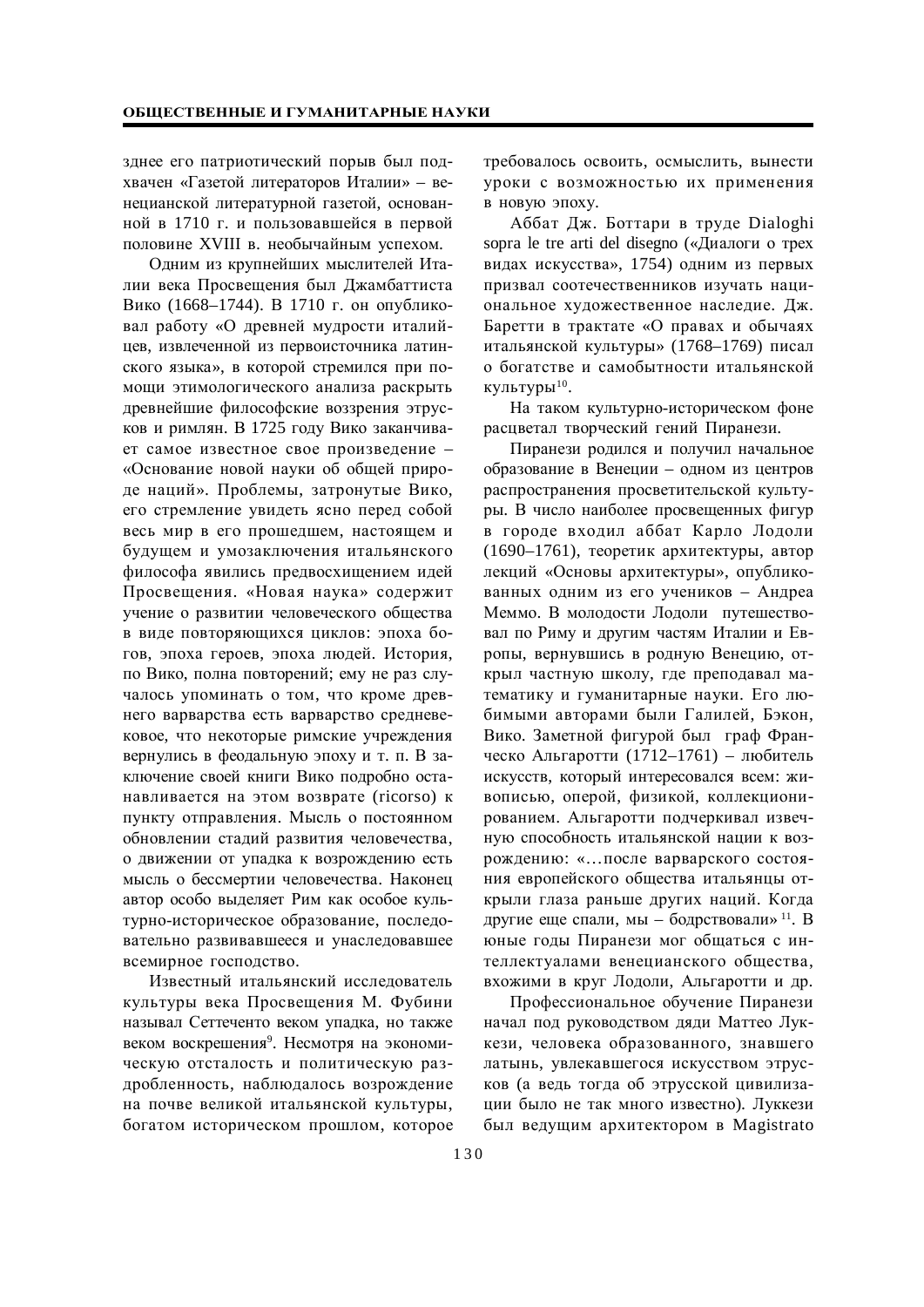delle Acque, магистратуре, ведающей вопросами, связанными с защитой города от вод и регулированием гидравлической системы всей венецианской лагуны и рек. Далее обучался у коллеги по Magistrato, Джованни Скальфаротто, архитектора, который был уважаем за свои инженерные работы и участие в обновлении и восстановлении исторических зданий Венеции, таких, например, как церковь Сан Рокко XIV в. Пиранези, возможно, ассистировал ему на послелних этапах работы в церкви Санти-Симеоне-э-Джуда.

В Magistrato delle Acqua работал Томмазо Теманца, который тогда готовил научную публикацию о сооружениях эпохи Августа в Римини, Пиранези помогал ему. В сборнике гравюр Пиранези «Римские древности времен республики и первых императоров, или Некоторые виды триумфальных арок и прочих памятников» (1748) есть листы с вилами Римини – «Мост Римини» и «Арка Римини».

Кроме практических занятий Пиранези знакомился с трактатами по архитектуре, например, Андреа Палладио или Фердинандо Галли Бибиена («Гражданская архитектура», 1711). Бибиена пользовался барочным построением так называемой угловой перспективы (scena per angolo), отказываясь от фиксированного центра в пользу нескольких диагональных осей, уводящих взгляд в открытое пространство. Это композиционное решение часто будет использовать Пиранези. Полезными стали знакомство и работа с римскими сценографами Доменико и Джузеппе Валериани, которые осуществили несколько постановок спектаклей в различных театрах Венеции. Знания в области граверного дела Пиранези совершенствовал у Карло Дзукки, известного венецианского гравера, автора трактатов по сценографии и оптике.

Невзирая на то что Пиранези всю жизнь полписывался «architectus venetus», его интересы не замкнулись только на архитектуре. Он осваивал сценографию, технику гравюры, археологию, историю.

В 1740 г. молодому венецианскому мастеру представилась возможность попасть в Рим, когда он был назначен рисовальщиком при новом венецианском после Франческо Венье. Пиранези немало был наслышан о Риме. Любовь к великой древнеримской культуре ему в детстве прививал старший брат Анджело, картезианский монах, который обучал его латинскому языку, будил его воображение описаниями истории и легендарных подвигов древнего Рима и давал читать таких авторов, как Тит Ливий, Саллюстий, Тацит.

Рим – зеркало мира, «трон всемогущего Времени». В XVIII в. Вечный город процветающая художественная столица Европы, средокрестие культуры и искусства, интеллектуальный центр благодаря присутствию образовательных учреждений, многочисленных библиотек, академий, художественных объединений. Рим в своем великолепии не имел равных среди городов Италии и Европы, своими сокровищами привлекал внимание паломников и путешественников, художников и писателей, самых утонченных и искушенных умов, которые обретали здесь свою идеальную родину<sup>12</sup>.

Мастера искусства съезжались в Рим отовсюду, город стал плавильным котлом для сотни художников из многих стран Европы, которые становились членами одних академий, посетителями одних и тех же кафе.

Многие из художников по прибытии в Рим направлялись на виллу кардинала Альбани – крупнейший культурный центр, где сложился круг так называемых дилетантов, а сама вилла стала носить эмблематический характер по возобновлению вкуса к классике.

Кардинал Алессандро Альбани (1692– 1779) организовал раскопки в Тиволи в 1735–1738 гг., желал повторить эксперимент древнеримского императора Адриана по созданию сложного архитектурного комплекса на своей вилле. По мере того как формировался архитектурный ансамбль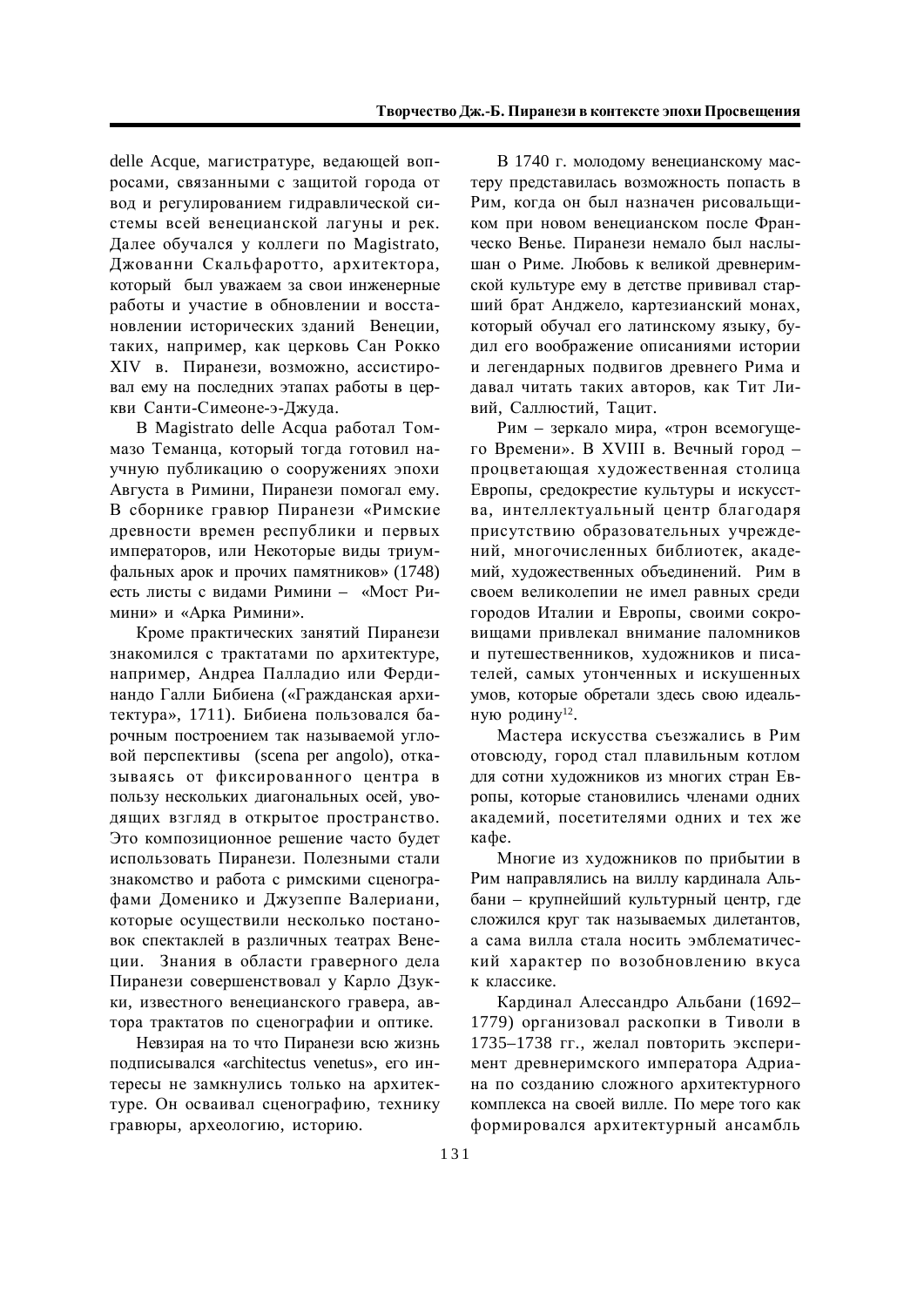виллы Альбани, пребывание там все больше напоминало времяпрепровождение древних. Именно здесь свою деятельность в Риме начал И. И. Винкельман, ставший библиотекарем кардинала в 1758 г. Как писал И. В. Гете, кардинал Альбани находил «величайшее удовольствие в достойном размещении своих коллекций и в соревновании со знатными римлянами, которые прежде него обратили внимание на ценность этих сокровищ; переполнять коллекциями, по подобию древних, предназначенные для них помещения, было его призванием и страстью»<sup>13</sup>. Задуманная как место проведения тематических встреч и частный музей, вилла стала своего рода культурным катализатором<sup>14</sup>. Пиранези часто бывал на вилле Альбани, которая стала для него своего рода школой по изучению классического искусства.

В течение первых лет пребывания в Риме Пиранези познакомился со многими образованнейшими людьми того времени. Бесспорное влияние и поддержку оказал на него Никола Джиоббе, которому принадлежала ценная коллекция книг и гравюр. Джиоббе свел Пиранези с ведущими римскими архитекторами, Никола Сальви и Луиджи Ванвителли. Также Пиранези познакомился с Джованни Боттари, библиотекарем семьи Корсини, а позднее Ватикана, членом сообщества антиквариев и ученых. Как хранитель знаменитой коллекции Корсини, Боттари был великолепным знатоком гравюры.

Недалеко от палаццо Корсини в местности, именуемой Райский лес, на холме Яникул располагалась Академия Аркадия. Известно, что Пиранези посещал заседания Академии, где фигурировал под именем Salcindio Tiseio. Одна из ключевых концепций аркадийцев заключалась в равновесии между природой и разумом, воображением и интеллектом, поэтической изобретательностью и правдивостью. Эти идеи сумел впитать Пиранези, пользуясь ими в своей дальнейшей творческой жизни.

Гравировальному мастерству Пиранези обучался у Джузеппе Вази, известного римского гравера, автора собранного в десяти книгах сборника «Величие Рима, древнего и современного» (1747–1761). Кроме постижений особенностей ремесла, нюансов техники офорта Пиранези в 1740-е гг. наряду с другими художниками был вовлечен в работу по созданию альбомов с изображениями Рима.

В равной степени знаменитый античными руинами и христианскими святынями, Вечный город рождал интерес к своим памятникам, что влекло за собой спрос на изображения, посвященные римской архитектуре, как древней, так и современной. Масса гравюр с такими видами появлялась уже начиная с XVI в. Несмотря на то что жанр точного городского вида, ведуты, в XVIII в. более всего был развит в Венеции, прямых предшественников ведуты следует искать не в Венеции, а в Риме<sup>15</sup>.

Пиранези свое творчество посвятил разного характера изображениям Рима. Ближайший предтеча Пиранези – Дж. Б. Фальда, автор сборника гравюр «Новое зрелище памятников и зданий современного Рима» (1665), где знаменитые церковь или палаццо представлены вписанными в современную городскую среду.

Несомненно, Пиранези знал сборники своих венецианских предшественников: сборник Луки Карлевариса «Здания и виды Венеции» (1703), том гравюр «Большая панорама Венеции» (1717) – результат работы нескольких граверов (Джузеппе Валериани, Филиппо Васкони, Карло и Андреа Дзукки и др.), альбом гравюр Микеле Мариески под названием «Избранные великолепные виды города Венеции» (1741), серию гравюр Каналетто «Виды одни взятые с натуры другие вымышленные» (1741).

При создании своих серий мастера руководствовались практическими соображениями: их излания лолжны были заменить собой путеводители или памятные альбомы. Лука Карлеварис в посвящении своего графического цикла «Здания и виды Вене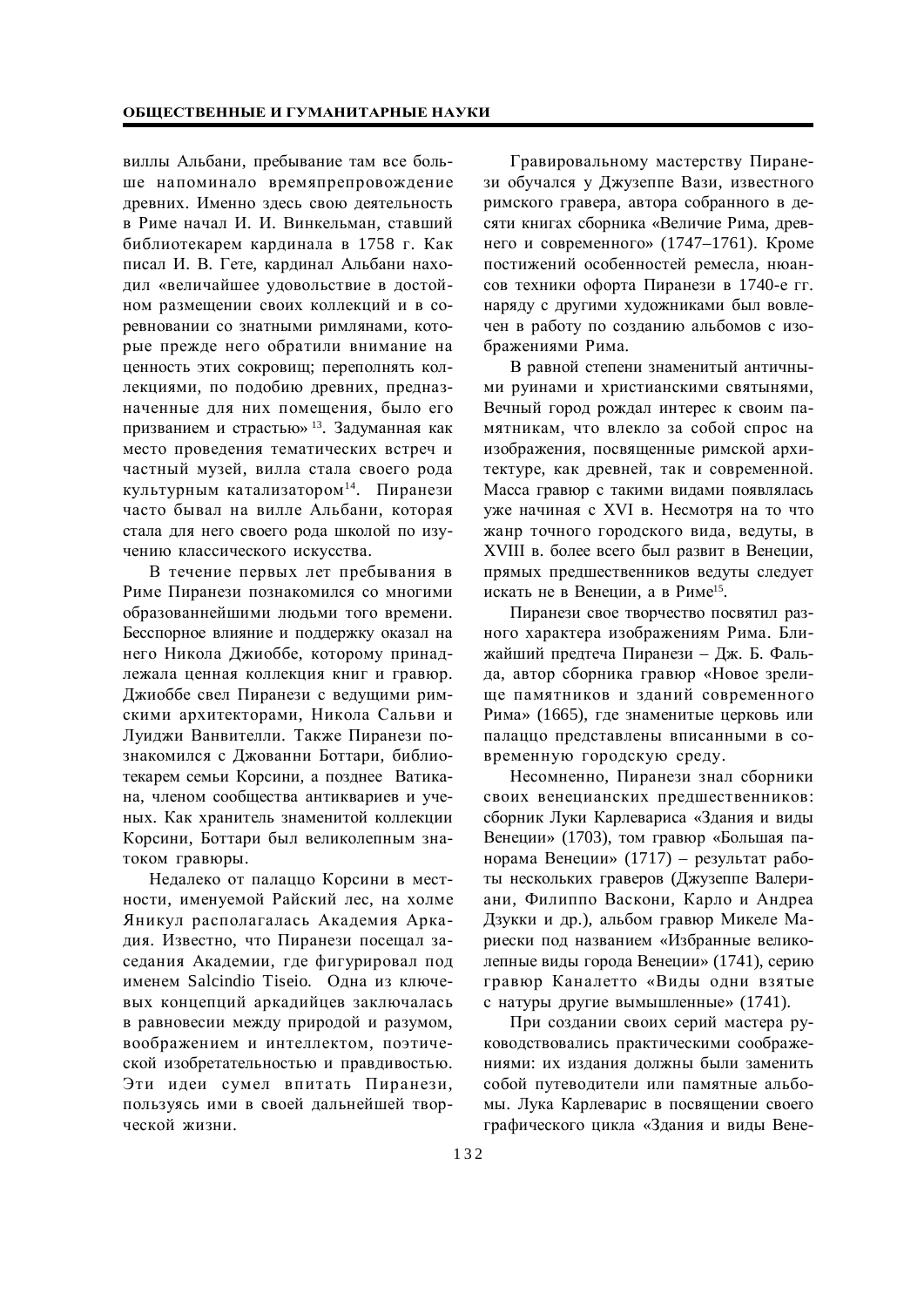ции» писал, что одна из целей его офортов «распространить знания о венецианских достопримечательностях в самых разных странах»  $16$ .

Руководствуясь общими просветительскими целями, мастера были вольны в исполнении изображений. Существует очевидная разница между римской и венецианской школами: строгая определенность, выверенность изображения, очерченность перспективы римских работ особенно заметна по сравнению с большей полвижностью и свободой венецианских гравюр, т. е. репрезентативность против импрессионистичности. Внутри каждой школы может быть узнаваем стиль определенного художника: виды Карлевариса сухи и монотонны, офорты Каналетто более интимны, в них город показан с точки зрения человека из толпы, а Венеция Мариески субъективна и романтична<sup>17</sup>.

Пиранези сумел органично сочетать венецианские и римские традиции; в своих гравюрах он придерживался принципа верного изображения, следования реальности, но с помощью воображения создавал неповторимые образы города.

Первая самостоятельная работа Пиранези – «Первая часть архитектурных и перспективных гравированных рисунков» (1743) – стала своего рода итогом первых творческих поисков, впечатлений от Венеции и Рима. Среди гравюр серии одни навеяны работой Джузеппе Бибиена «Архитектура и перспектива» (1740), лругие, как изображения руин, напоминают каприччи Марко Риччи; в композиции «Величественный мост» очевидно заимствование у Палладио (мост Риальто из трактата «Четыре книги об архитектуре»); Пиранези часто использует прием построения угловой перспективы (scena per angolo) Фердинандо Галли Бибиена, что придает сценам характер театрализованности, как на листе «Большая скульптурная галерея» <sup>18</sup>.

В свой энциклопедический век Пиранези в художественном мире был настоящим энциклопедистом. Обширные знания, по-

черпнутые из прочитанных книг, отсмотренных альбомов, римских коллекций, давали возможность Пиранези превращать каждую из его гравюр в набор цитат, намеков, ассоциаций.

В серии «Первая часть» заимствований, аллюзий не счесть. Например, на листе «Древний Капитолий» на крошечном тондо на барабане купола круглого храма представлены элементы – фигуры, алтарь, голова льва – из тондо Адриана на арке Константина, которое изображает жертвоприношение Гераклу после львиной охоты. Пиранези копирует это с гравюры сборника Франсуа Перрье «Изображения и известные фрагменты мраморных плит» (1645). На этой же гравюре узнаваема скульптура «Молодой кентавр», которая была обнаружена на вилле Адриана в 1736 г.

На листе «Дорический атриум» две статуи на первом плане скопированы с гравюр Никола Дориньи, представленных в книге П. А. Маффеи «Собрание статуй древних и современных» (1704): одна с листа V, представляющего статую Коммода в образе Геракла, другая – с листа XLVI, изображающего скульптуру «Вакх» Микеланджело $^{19}$ .

 $\Gamma$ равюры серии «Гротески» (1744–1747) также наполнены цитатами. На листе «Скелетоны» Пиранези изобразил верхнюю часть статуи «Геракл Фарнезе», рядом – античный барельеф, воспроизводящий деталь с фасадного оформления (сграффито) Полидоро да Каравалжо на палацио Милези на виа делла Маскера д'Оро<sup>20</sup>. На листе «Гробница Нерона» там, где надпись NERO, между двумя фасциями, знак масонских лож: рукопожатие (символ дружбы) и калуцей (символ союза), вписанные в круг – Ouroboros, т. е. змея, поедающая собственный хвост (символ вечности).

На первый взгляд работы Пиранези могут показаться воспроизведением сновидений или бессвязным представлением увиденного на яву. Однако за этим кажущимся хаосом, за этой игрой воображения, бескрайней фантазийностью, стоит способ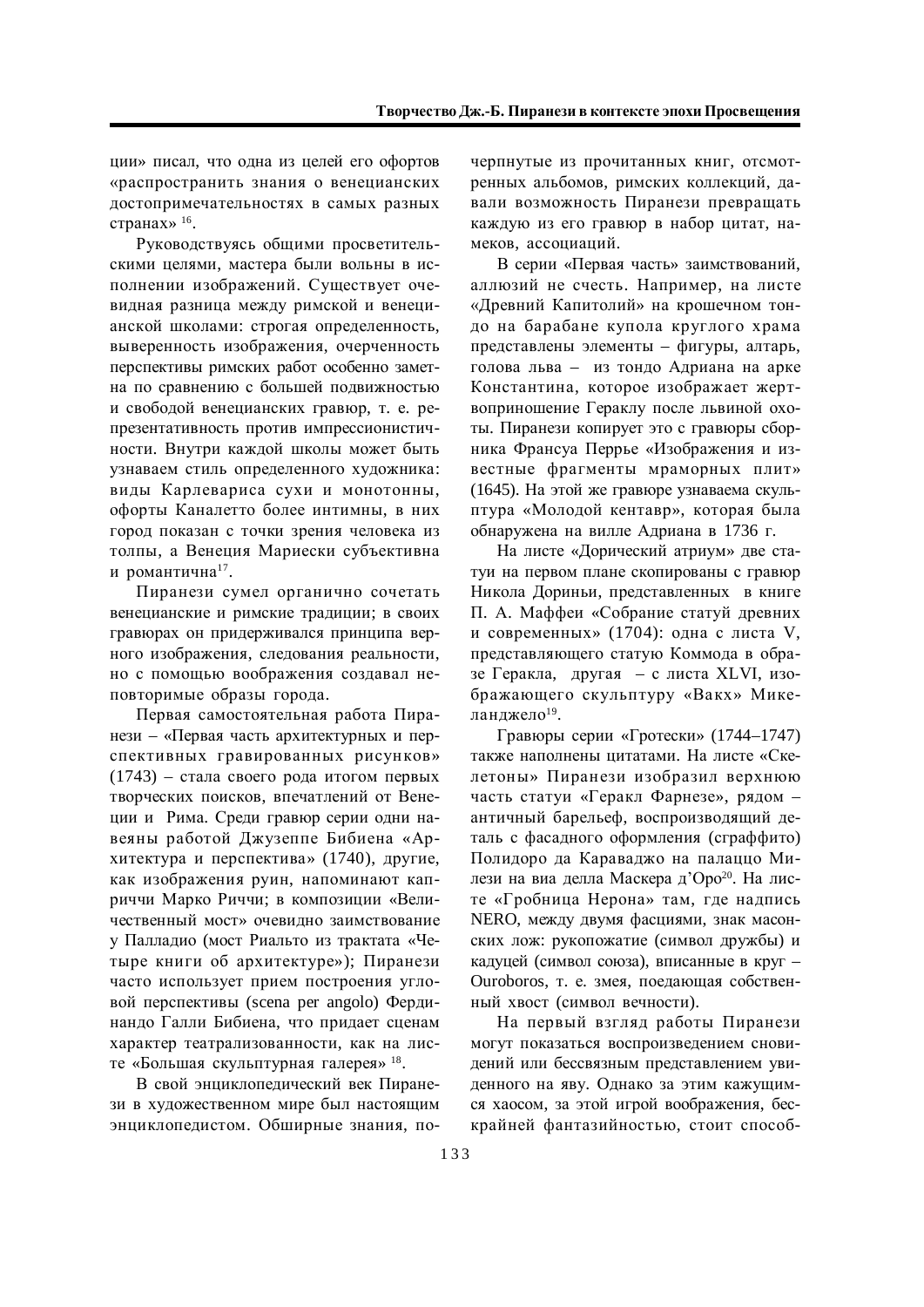ность Пиранези к сложной аллегории: четыре листа серии «Гротески» могут быть связаны с четырьмя периодами истории человечества, которые выделял философ Дж. Вико<sup>21</sup>. Как художник века Просвещения, Пиранези апеллирует не только к чувственному восприятию, но и к разуму.

Поистине вкладом в науку стал четырехтомный труд Пиранези «Римские древности» (1756), хотя был адресован не только ученым, но весьма широкой аудитории. Серию составляют виды древнеримских сооружений, планы, структуры. Пиранези был не первым в подобных начинаниях, но воспользовавшись опытом предшествующих авторов, учитывая недостатки их работы, он усовершенствовал их достижения. Пиранези был знаком с такими работами, как сборник французского теоретика Антуана Дезгоде «Античные здания» (1682), итальянского ученого, археолога Франческо де'Фикорони «Руины и редкости Древнего Рима» (1744) и др. Знание Пиранези инженерного и строительного ремесла, научно-археологическая точность позволили ему создавать более точные планы, более подробные изображения, обстоятельно показывать каждое древнеримское строение. Сборник «Римские древности» стал выражением интереса Пиранези к древнеримской истории. Он вкладывал в изображения идею об исключительности римского народа, о вечной ценности этих древних сооружений.

Гравюра «Вид гробницы Сципионов» («Римские древности», II) может быть трактована как воплощение в изображении теории Дж. Вико, а именно представления о том, что человечество проходит путь от примитивизма к цивилизации, а затем к упадку, варварскому состоянию, таким образом, все возвращается на исходную позицию. На гравюре по сторонам от гробницы Сципионов – две лестницы. Они символизируют способность общества как к декадансу, так и к возрождению. Пожилая дама слева, спускающаяся по ступеням во мрак, в неведение, есть выражение угасания, мужчина справа, поднимающийся по ступеням к свету, олицетворяет желание открытия, обновления. Стоящая в нише пара с ребенком – символ ricorso (термин Вико), возвращения<sup>22</sup>.

Копии гравюр из серии «Римские древности» быстро распространились по Европе. Высшей и первой оценкой труда Пиранези стало его избрание в почетные члены Общества антикваров в Лондоне в апреле 1757 г.

Среди листов серии «Римские древности» историческое значение имели «Карта Рима», «Мраморные фрагменты карты древнего Рима». В эпоху упорядочивания знаний возникла потребность создания карты Вечного города, именно карты, а не плана-изображения Рима с птичьего полета.

У Пиранези был опыт работы такого характера. В начале творческой деятельности в Риме он сотрудничал с картографом и архитектором Джамбаттиста Нолли (1701–1756). Нолли по протекции кардинала Алессандро Альбани получил задание, результатом которого стала «Новая карта Рима» (1748). В основу была положена находившаяся в Капитолийском музее Forma Urbis Romae – мраморный план Рима начала III в. н. э., который был обнаружен в 1562 г. на территории близ церкви Святых Косьмы и Дамиана на Форуме.

Представление карт и планов стало обязательным для Пиранези при исследовании той или иной местности (план Марсова поля (Ichnographiam) в сборнике «Марсово поле древнего Рима» (1762), карта виллы Адриана в Тиволи).

Особое место в наследии Пиранези занимает сюита «Темницы» (1749/1750, второе издание – 1761). Неясность изображений порождала мнения некоторых исследователей о том, что создание гравюр серии есть фиксирование галлюцинаторных видений автора и не связано с Древним Римом<sup>23</sup>.

Тема тюрем уже возникала в работах других мастеров, предшествующих Пиранези: Фердинандо Галли Бибиена, Марко Риччи, Даниэля Маро, Филиппо Ювары<sup>24</sup>;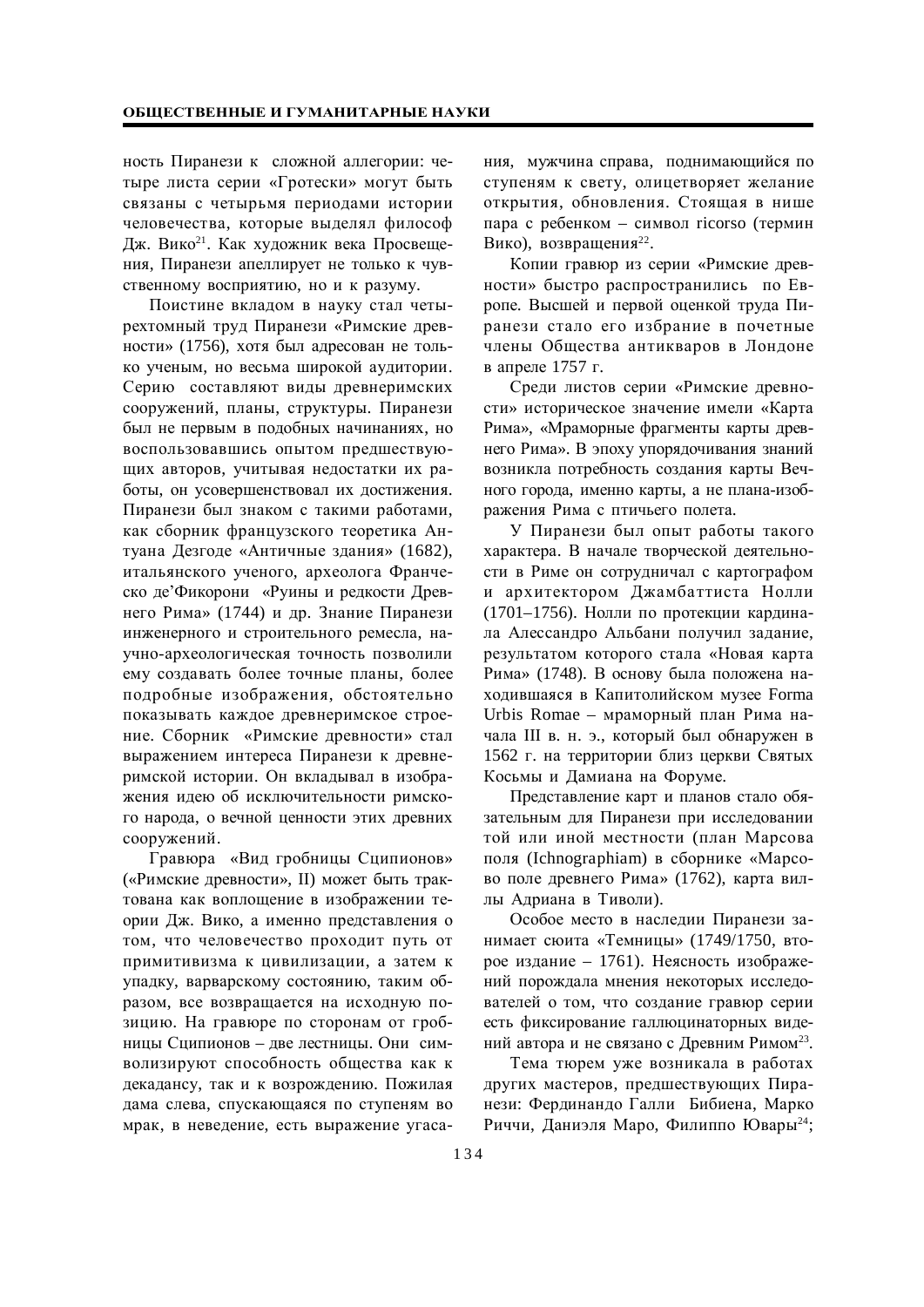у Пиранези она впервые появилась в серии «Первая часть» – лист «Темная камера». Листы серии «Темницы» переиздавались и были включены в сборник «Различные произведения архитектуры, перспективы и античной орнаментики» (1750) и в сборник «Величие Рима в наиболее заметных памятниках» (около 1751–1754). Следовательно, Пиранези понимал или предлагал понимать виды как римские памятники или как архитектуру, которая была создана его фантазией под впечатлением от древнеримских сооружений. Исследователи предполагают, что прототипом помещений, представленных в серии «Темницы», стал древнеримский тюремный комплекс Мамертино, что находился на Капитолийском холме с окнами на Форум.

Конструкции тюрем наводили на мысль о знаменитом римском законодательстве и правосудии. В Академии Аркадия Пиранези мог общаться с Марио Гварначчи – историком и археологом, исследователем древнейшего происхождения италийской расы. Гварначчи особенно интересовала история древнеримского законодательства; знаменитые законы Двенадцати таблиц (Leges duodecim tabularum), один из древнейших сводов римского права (V в. до н. э.), Гварначчи называл «сжатым изложением всех законов мира»  $26$ .

Компетентность Пиранези в области древнеримской истории подтверждается вставками из литературных источников. На листе XVI с условным названием «Столб с цепями» в центральном пространстве на колонне с лотосообразной капителью надɩɢɫɶ: AD/TERROREM/INCRESCEN[TIS]/ ADVACIAE «устрашать возрастающую смелость», которая определяется как ссылка на решение римского царя построить первую римскую тюрьму, чтобы контролировать народные волнения, возрастающую преступность (в качестве литературного источника Пиранези использовал труд Тита Ливия «История Рима от основания города»). На листе II можно рассмотреть имена под бюстами. Эти имена, вероятно,

связаны с текстом Тацита из его труда «Анɧɚɥɵ»: GRATUS (Munatius Gratus), PANICIUSCER (P. Cerialis Anicius), L. ANNAEUS MEL (L. Annaeus Mela), C. PET RONIUS (Gaius Petronius), L. BAREA. ORAN (L. Barea Soranus), M. TRASE. PAE (M. Trasea Paetus), …TISTIUS (Antistius L.) – имена людей, которые были обвинены Нероном в 65 г. н. э. как заговорщики и в результате были наказаны $^{27}$ .

Увлекаясь гравюрой. Пиранези не переставал думать о своей первой профессии профессии архитектора. Реализовать свои собственные архитектурные проекты Пиранези удалось в 1760-е гг., в период покровительства папы Климента XIII Решюнико и членов его семьи.

Папа поручил Пиранези обновление церкви Сан Джованни ин Латерано (проект не был осуществлен). Племянник папы, кардинал Джамбаттиста Реццонико, приор Мальтийского ордена, вверил Пиранези преобразование церкви Санта Мария дель Приорато и территорий вокруг. Архитектор занимался проектом с 1764 по 1766 г.

Церковь XVI в. - прямоугольная в плане, с четырьмя нишами и небольшой апсидой – имела на фасаде фронтон, пару пилястр по сторонам от входа и круглое окно над дверью. Пиранези главным образом занимался декоративным рельефным оформлением: в украшение фасада он включил элементы, связанные с символикой мальтийского ордена, а также герба семьи Реццонико. Учитывая историческое значение Авентинского холма (в античные времена на холме устраивалась церемония очищения оружия и экипировки римской армии), Пиранези в общее декоративное оформление комплекса включил этрусские орнаментальные мотивы.

С четкостью рельефов фасада контрастирует пространственность холодного белого интерьера, главный акцент которого – алтарь, представляющий собой саркофаг, над которым – динамичная, взмываю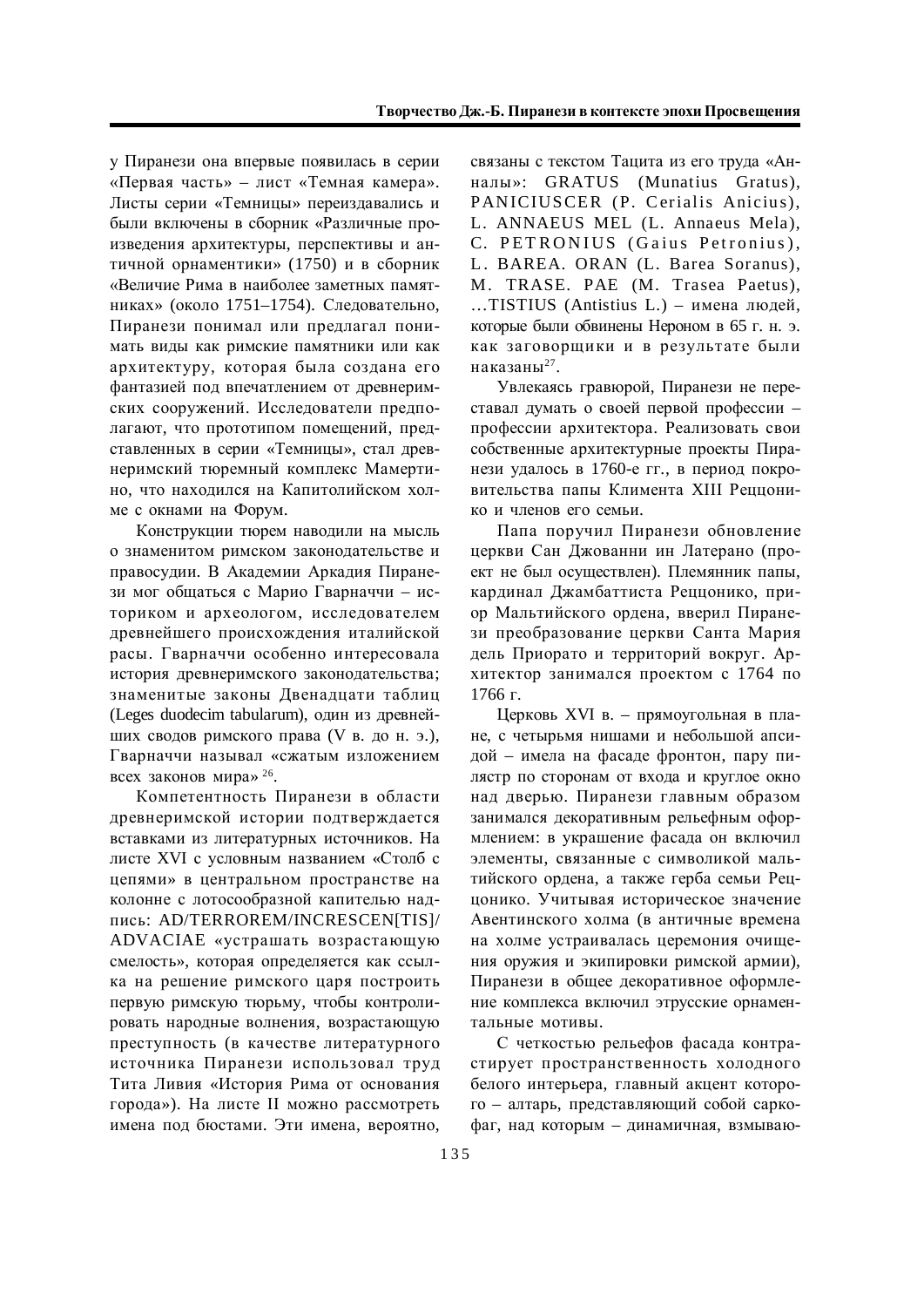щая ввысь скульптурная композиция «Апофеоз Св. Базиля Каппалокийского».

Церковь Санта Мария дель Приорато – наглядный пример метода Пиранези – соединения разностилевых составляющих: напоминающий гравированный лист фасад близок неоклассицистическому канону, внутренне пространство выглядит барочным благодаря динамике алтарной композиции, однако алтарь с обратной стороны вдруг вызывает неожиданную ассоциацию с пуризмом будущих проектов французских архитекторов К.-Н. Леду и Э.-Л. Булле.

Кроме того, в 1760-е гг. – период удовлетворения архитектурных амбиций – Пиранези проявил себя и как теоретик. Итальянский мастер был вовлечен в грекоримские споры, в которых выступал в защиту древнеримской, этрусской культуры.

В XVIII в. возникает новая наука - археология: осуществляются многочисленные экспедиции с изучением местности, измерением памятников и последующим опубликованием собранных материалов.

Английский архитектор Дж. Стюарт вместе с Н. Реветом напечатал «План для издания точного описания древностей Афин» (1748), предваряющий четырехтомный труд «Древности Афин» (1762–1816). Лорд Шарльмон издал труд «Музей Греции и Египта» (1749) как описание своего путешествия. Французский архитектор Ж. Ж. Суффло во Французской Академии в Риме представил виды греческих храмов в Пестуме (1750). Французский граф де Кейлюс опубликовал первый том своей работы «Собрание древностей: египетских, этрусских, греческих и римских» (1752). Французский архитектор и писатель Ж. Д. Ле Руа по результатам экспедиции в Грецию выпустил в свет работу «Руины наиболее прекрасных памятников Греции» (1758).

Все перечисленные выше исследователи в той или иной степени отмечали исключительность древнегреческой культуры и превозносили высшие качества этой цивилизации. Пиранези, уже прочно зарекомендовавший себя предшествующей деятельностью как апологет римского искусства, в ответ опубликовал сборник «О величии и архитектуре римлян» (1761) – издание, главным образом направленное против двух работ: сборника Ле Руа и эссе «Диалог о вкусе» анонимного автора (в действительности – шотландского художника Алана Ремзи), которое появилось на страницах лондонского журнала «Исследователь» (№ 332) в 1755 г.

В лондонском памфлете автор отрицал первостепенную значимость как древнегреческой, так и древнеримской цивилизаций. Ле Руа настаивал на образцовости древнегреческой архитектуры и писал: «Здания, имеющиеся в Италии, часто лишь плохие копии греческих»<sup>28</sup>. Пиранези, напротив, горячо доказывал автономность римской культуры, а чтобы быть более убедительным, вдохновленный философией Дж. Вико, Пиранези истоком древнеримской цивилизации называл Этрурию.

Ле Руа и Пиранези – глашатаи двух дискутирующих групп XVIII в. Ранее под античностью подразумевали лишь культуру Древнего Рима, Древняя Греция открывалась заново в XVIII столетии. В одной из самых важных книг середины века А. И. Гоге «О происхождении законов, искусств и наук и их прогрессе у античных народов» (1758) можно прочитать: «От греков архитектура получила ту регулярность, тот порядок, ту цельность, которые способны очаровывать взгляд... Мы обязаны им, одним словом, всеми красотами, на которые способно искусство строительства» 29.

В век расширения знаний об историческом прошлом возникает интерес к этрусской культуре, дотоле почти неизученной: увидел свет энциклопедический том автора XVII в. Томаса Демпстера «Семь книг об этрусском царстве» (1723–1726), в 1726 г. в центре Италии, в Кортоне, основана Этрусская акалемия, в 1728 г. начались археологические исследования в местах поселений этрусков, в которых принимал активное участие Марио Гварначчи, в честь ко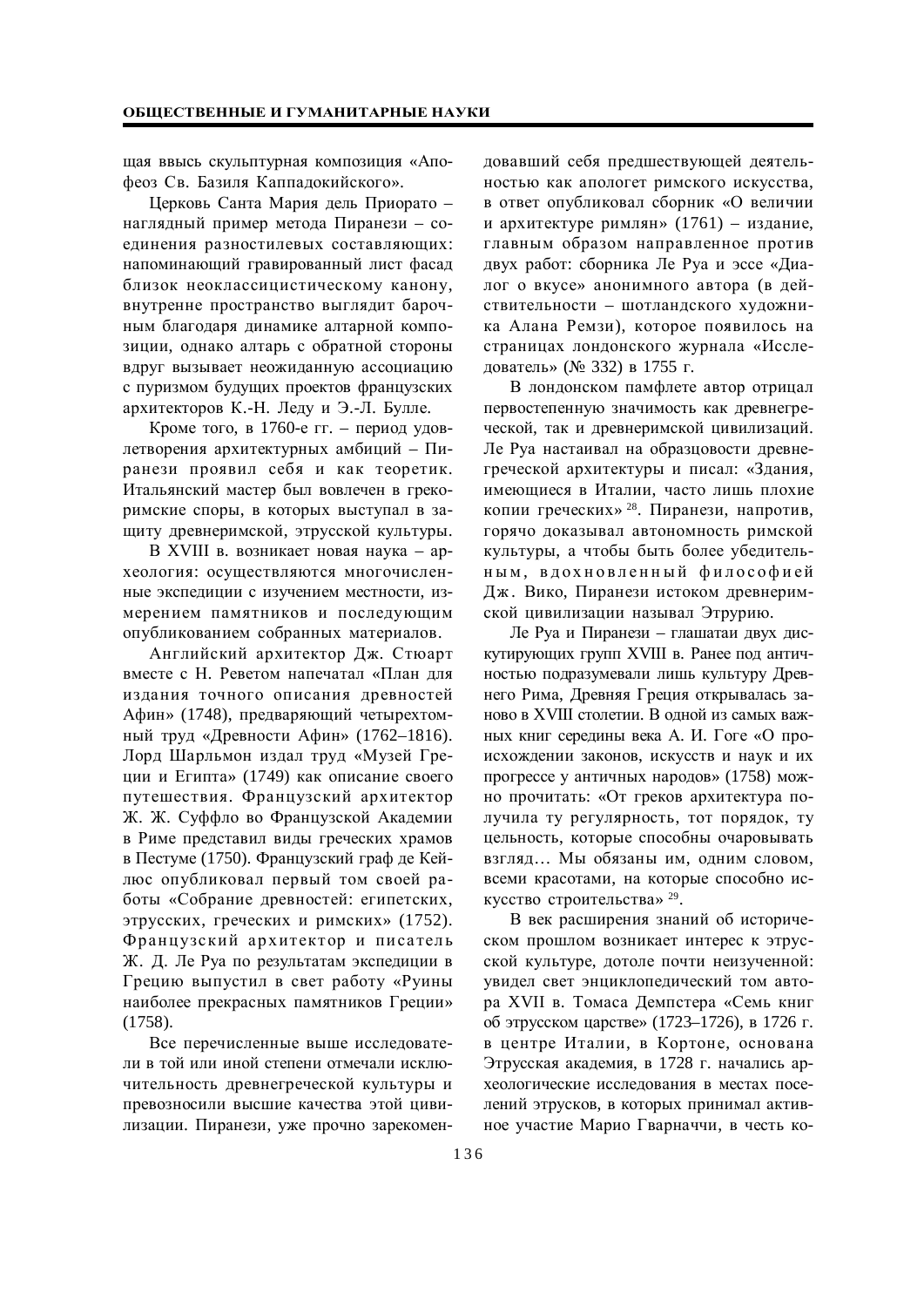торого впоследствии был назван Археологический музей в Вольтерре.

В период продолжающегося греко-римского спора Пиранези в своем творчестве не переставал подчеркивать превосходство италийской культуры. В 1764 г. на страницах «Литературной Европейской газеты» было опубликовано письмо П. Ж. Мариетта, из которого было ясно, что для него этруски лишь греческие поселенцы, все римское искусство вело свое происхождение из Греции, было создано в Риме греческими рабами и деградировало под римским покровительством. «Древние римляне были лишены всякого вкуса и способности к искусству», что «для удовлетворения своих эстетических потребностей они просто грабили Грецию, и что дело искусства они предоставляли рабам» и т. д.<sup>30</sup>

Пиранези в ответ издал трактат «Соображения об архитектуре» (1765), написанный в форме диалога между оппонентом Пиранези Протопиро и единомышленником Дидаскало. Протопиро представляет прогрессивную школу архитекторов, воспитанных на теории грекофилов и придерживающихся эллинистической строгости. Дидаскало – alter ego Пиранези – выражает критику ограниченности такого метода, возводя в фавор творческую свободу художника. Дидаскало отрицает, что строгость, основательность и приверженность правилам должны быть преследоваемы ради их собственных целей. Таким образом. Пиранези выходит из спора софистически: не отстаивая первостепенность римской цивилизации, не указывая на вторичность греческой, Пиранези уводит дискуссию на тему «свободы творчества», значения изобретательности, необходимости украшения произведений архитектуры включениями орнамента.

Как подлинный мастер века Просвещения, Пиранези верил, что творческий человек должен формулировать собственные правила, имитируя, создавать новое. Друг Пиранези, английский архитектор Роберт Адам в своем произведении «Труды по архитектуре» (1773–1779) отмечал: «Правила часто парализуют гения»<sup>31</sup>. На последней гравюре трактата «Соображения об архитектуре» Пиранези сделал надпись: «Они презирают мою новизну, я – их боязливость»  $32$ .

В предисловии к серии гравюр «Различные способы украшения каминов и прочих частей зданий, заимствованные из архитектуры египетской, этрусской и греческой» (1769) Пиранези писал: «Я внимателен ко всем открытиям, которые ежедневно делаются и, благодарение Богу, с помощью этого нашел для себя доброе количество древних памятников... из которых одни выдающегося вкуса и работы, другие посредственны, одни благородны, другие причудливы, странны, в соединении с изучением природы и древних, с размышлениями об обычаях древности и нового времени, дали мне возможность создать различные работы, не подчиняясь прежней монотонности, и дать публике кое-что новое в этом роде» 33.

Большую часть сборника составляют проекты каминных панелей и оформления стены. Пиранези не знал античных прототипов каминов, следовательно, таким способом продемонстрировал применение древних орнаментов (из позднеримской архитектуры, египетской архитектуры и скульптуры, этрусских и греческих ваз) к современной форме.

В проектах каминов прозвучала египетская тема. Древний Египет – еще одна цивилизация, изучением истории, религии, культуры и искусства которой стали заниматься исследователи XVIII в.

В XVII и XVIII вв. в Европе издавалось произведение египетского жреца Хораполло «Иероглафика» (конец V в н. э.); становилось молным посешать Египет и по возвращении публиковать свои впечатления от увиденного. Важный шаг в эстетической оценке искусства Египта нужно признать за произведением графа де Кейлюса «Собрание древностей», в котором автор ставит Египет у истоков мировых цивилизаний.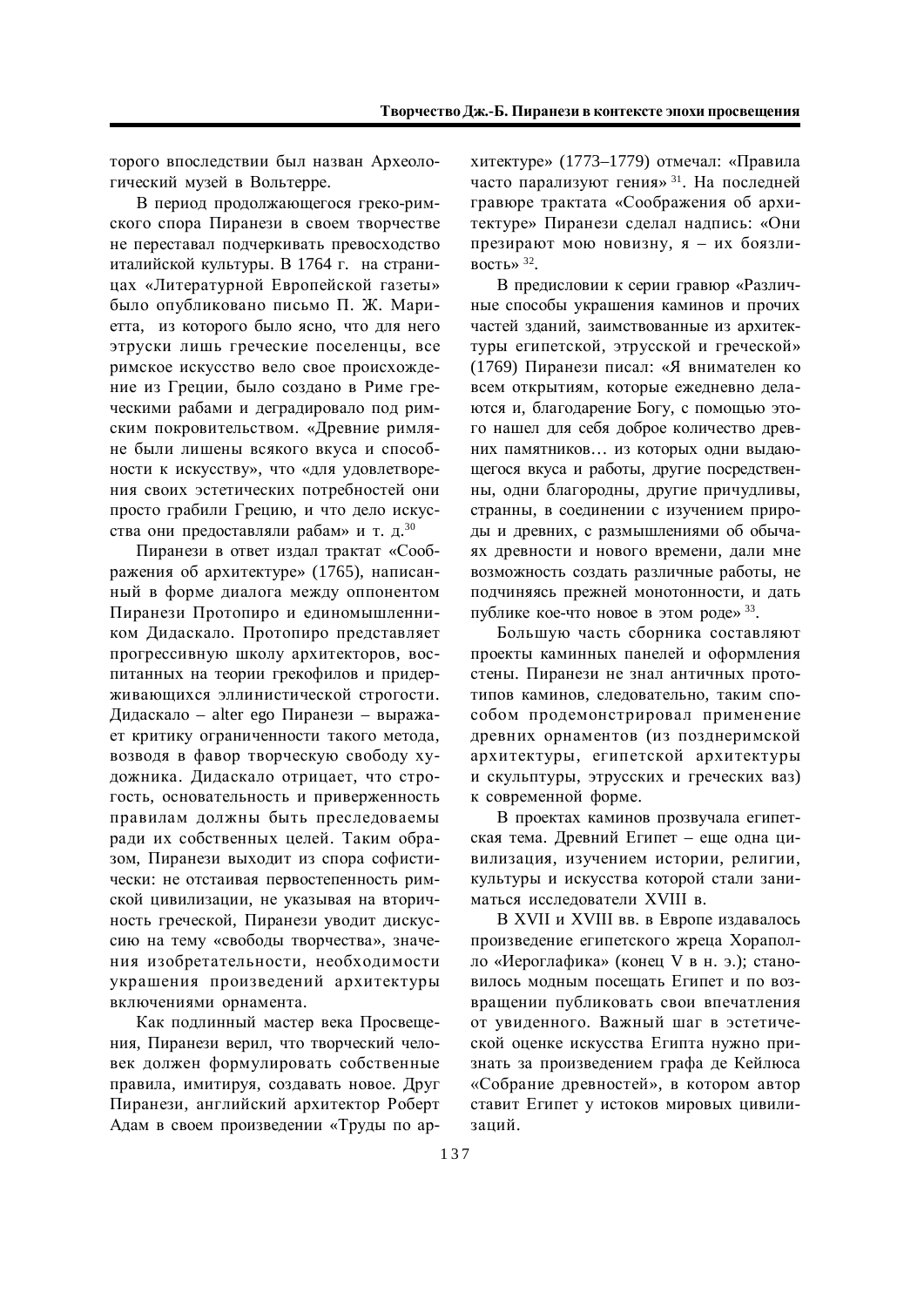## ОБЩЕСТВЕННЫЕ И ГУМАНИТАРНЫЕ НАУКИ

В русле общеевропейского интереса к Египту, повлекшего моду на египетский стиль, Пиранези создает одиннадцать проектов каминов, композиции которых почти целиком составлены из древнеегипетских мотивов.

В середине 1760-х гг. Пиранези спроектировал в египетском стиле Английское кафе на Пьяцца ди Спанья в Риме. Сохранился отзыв художника Томаса Джонса с оценкой оформления кафе, которое он назвал «омерзительной сводчатой комнатой. стены которой украшены сфинксами, обелисками и пирамидами по причудливым рисункам Пиранези и подходящие для оформления египетской гробницы, нежели комнаты для светского общения»<sup>34</sup>. Некоторые из современников Пиранези и не подозревали, что итальянский мастер во многом предвосхитил всплеск интереса к египетскому искусству, египтоманию, охватившую вскоре почти всю Европу.

В последние годы жизни Пиранези занимался исследованием виллы Адриана в Тиволи, совершил поездку в Пестум, где сделал зарисовки древних храмов, а также посвящал себя реставрации древних памятников, которая производилась в его римской мастерской.

В XVIII в. разворачивается деятельность реставрационных мастерских, такой «спектакль реставрации» (spettacolo del restauro). Вместе с Пиранези в палаццо Томати на страда Феличе работали итальянцы Б. Кавачеппи. Дж. Анджелини. Л. Карделли, Фр. А. Францони, английский мастер Дж. Ноллекенс и др. Они реанимировали античные произведения, которые впоследствии попадали в руки антикваров и коллекционеров.

Коллекционирование стало одним из главных увлечений XVIII в. Собственная коллекция Пиранези (museo) в палаццо Томати и складских помещениях на Кампо Ваччино (Римский Форум) насчитывала немалое количество предметов искусства, которые были необходимы мастеру, например, в дидактических целях, как подтверждения его теоретических тезисов. По поводу зачисления Пиранези в лондонское Королевское общество антикваров биограф заметил: «Никто не мог более продуктивно служить этому Обществу, позволяя ли знакомиться с наиболее любопытными памятниками в своих трудах, или доставляя возможность приобретения большого числа статуй и фрагментов древности» 35.

Казалось, невозможное сочетание разносторонних талантов в одном человеке сделало Пиранези одной из самых ярких фигур своего времени, эпохи Просвещения. После смерти Пиранези его дело продолжили дети (главным образом сын Франческо), а творческие идеи, воплощенные Пиранези, использовали мастера искусства, как современных ему так и последующих поколений.

## **ПРИМЕЧАНИЯ**

<sup>1</sup> Кант И. Собрание сочинений: В 8 т. М., 1994. Т. 8. С. 29.

<sup>2</sup> Кассирер Э. Философия Просвещения. М., 2004. С. 9.

<sup>3</sup> Arte a Roma dal neoclassico al romanticismo. Roma, 1979. P. 180.

<sup>4</sup> Якимович А. К. Новое время. Искусство и культура XVII–XVIII веков. СПб., 2004. С. 346.

<sup>5</sup> Мир Просвещения: Исторический словарь. М., 2003. С. 197.

<sup>6</sup>Там же. С. 198.

<sup>7</sup> История эстетики. Памятники мировой эстетической мысли. М., 1964. Т. 2. С. 608.

<sup>8</sup> История эстетической мысли. М., 1985. Т. 2. С. 360, 362.

<sup>9</sup> Fubini M., La Cultura illuministica in Italia. Torino, 1964. P. 58.

<sup>10</sup> Федотова Е. Д. О роли искусства Италии XVIII века в европейском Просвещении. К постановке вопроса // Итальянский сборник. Вып. 3. М., 2003. С. 276–277.

<sup>11</sup> Fubini M., Op. cit. P. 18.

<sup>12</sup> Ibid. P. 52.

<sup>13</sup> Гете И. В. Собр. соч.: В 10 т. М., 1980. Т. 10. С. 175.